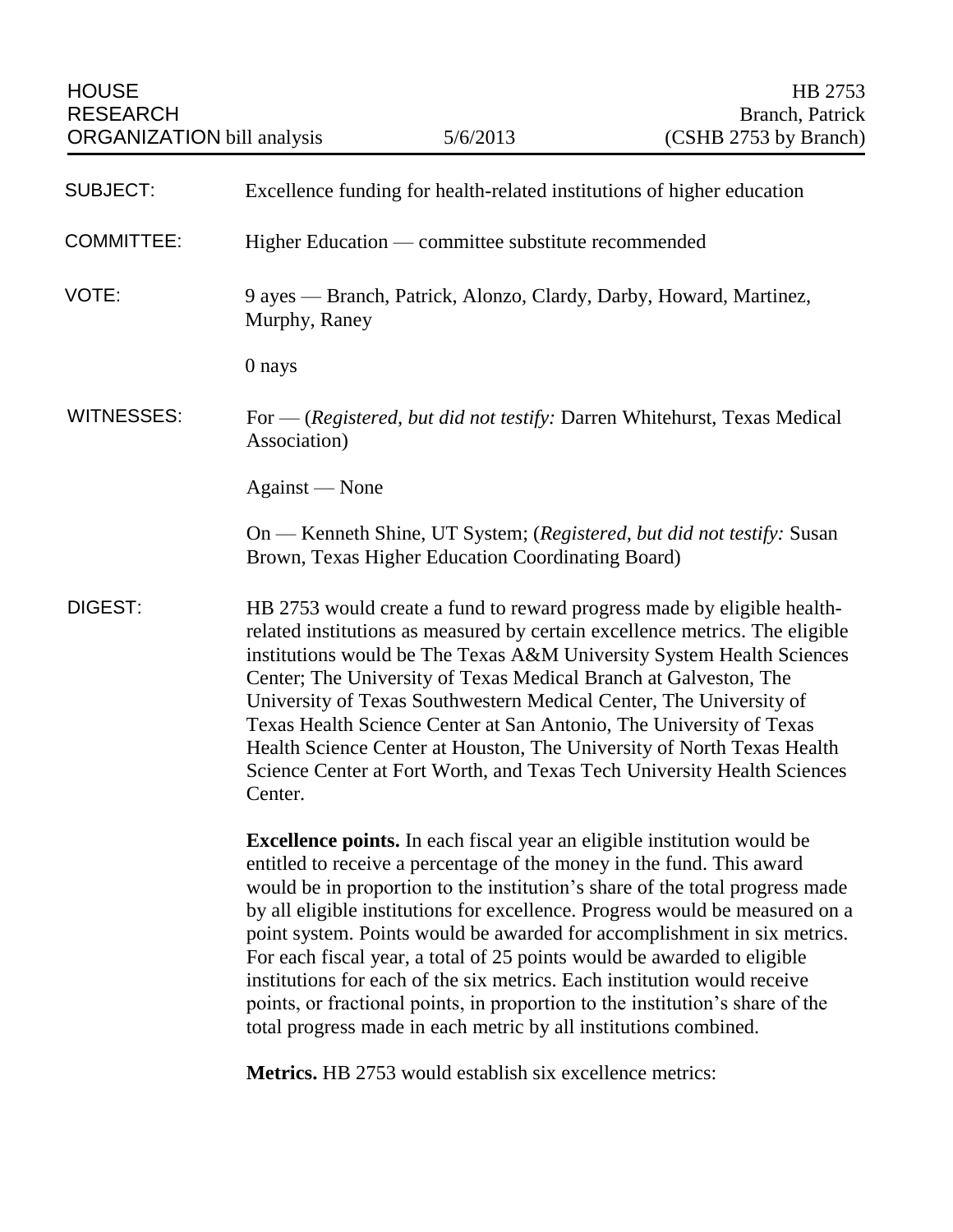## HB 2753 House Research Organization page 2

- 1. Sponsored research the dollar amount of an institution's federal and private, not state, research expenditures;
- 2. Faculty quality the number of awards to faculty, such as Nobel Prizes and memberships in national academies;
- 3. Doctoral degrees the number of doctoral degrees awarded;
- 4. Philanthropy the dollar amount of cash gifts to the institution;
- 5. Commercialization the number of licensing agreements executed; and
- 6. Patents the number of patents awarded.

The metrics would be measured on a three-year rolling average.

**Annual eligibility and contribution.** Each of the health-related institutions eligible for an annual distribution from the fund would be required to have a medical school and make a one-time, initial transfer to the fund from non-formula appropriations of at least \$2.5 million. The Legislature, when making appropriations from the fund would ensure that eligible institutions received at least the value of its initial transfer.

**Effective date.** This bill would take immediate effect if finally passed by a two-thirds record vote of the membership of each house. Otherwise, it would take effect September 1, 2013.

## SUPPORTERS SAY:

CSHB 2753 would apply the success of the incentive model proven by other higher education funds and apply it to the state's health-related institutions with medical schools. General academic institutions have long been recognized for excellence through awards from the Competitive Knowledge Fund, the National Research University Fund, and the Texas Research Incentive Program. An excellence fund for health-related institutions would recognize and reward the initiative and efforts of these institutions to attract private and federal research dollars, recruit outstanding faculty, train the next generation of scientific investigators, and develop and commercialize new therapies and treatments.

The bill would use easily measurable and commonly accepted methods of quantifying improvement. Further, they would allow eligible institutions to fairly and transparently compete for excellence rewards.

Eventually, new medical schools would be allowed to participate in the fund. Once they were able to produce \$2.5 million of non-appropriation dollars to afford the fund's buy-in, they would have demonstrated